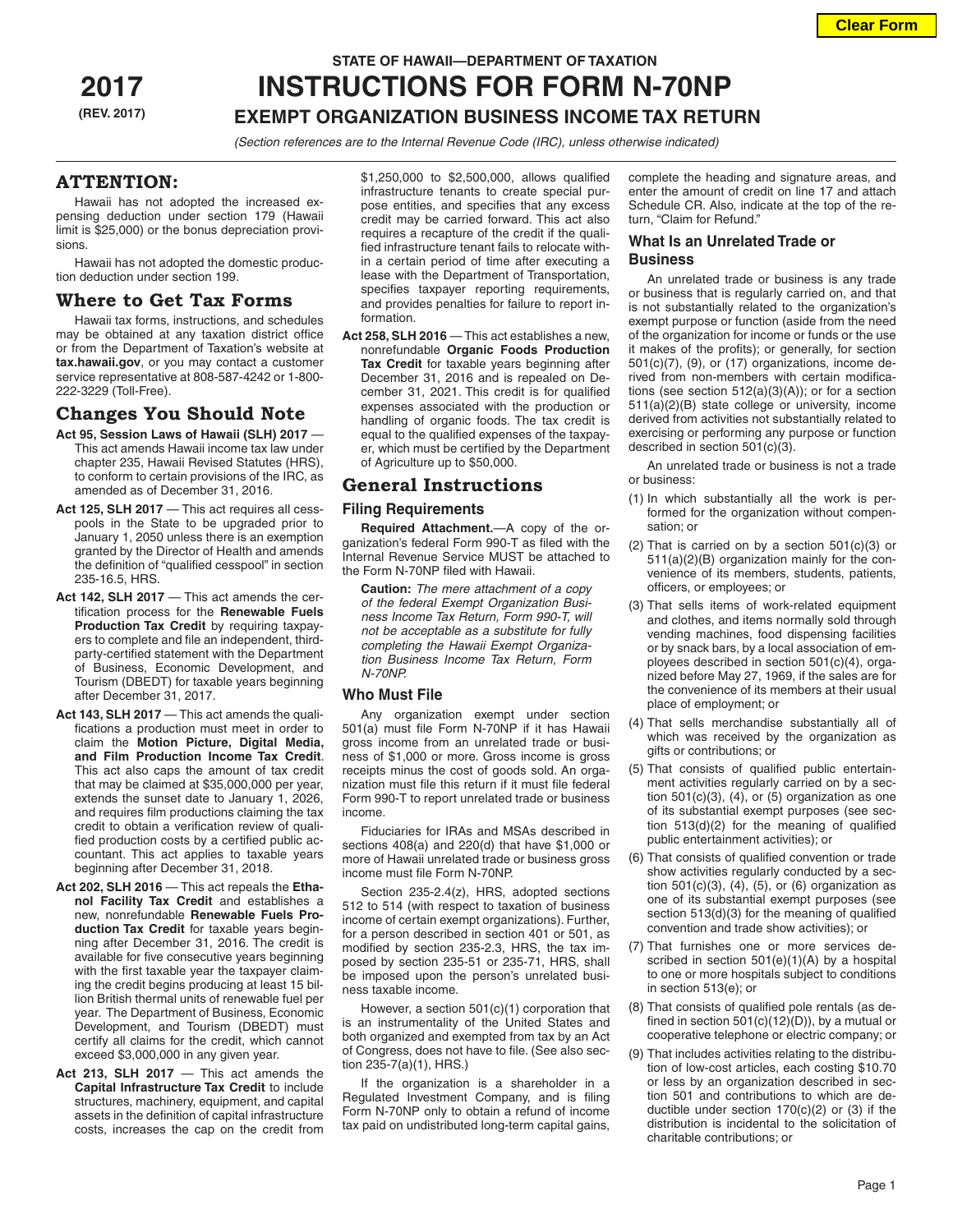- (10)That includes the exchange or rental of donor or membership lists between organizations described in section 501 and contributions to which are deductible under section 170(c)(2) or (3); or
- (11)That consists of bingo games as defined in section 513(f). Generally, a bingo game is not included in any unrelated trade or business if:
	- (a) Wagers are placed, winners determined, and prizes distributed in the presence of all persons wagering in that game;
	- (b) The games do not compete with bingo games conducted by for-profit businesses in the same jurisdiction; and
	- (c) The games do not violate State or local law; or
- (12)That consists of soliciting and receiving qualified sponsorship payments that are solicited or received after December 31, 1997. Generally, qualified sponsorship payment means any payment to a tax-exempt organization by a person engaged in a trade or business in which there is no arrangement or expectation of any substantial return benefit by that person — other than the use or acknowledgment of that person's name, logo, or product lines in connection with the activities of the tax-exempt organization. See section 513(i) for more information.

A trade or business is any activity carried on for the production of income from selling goods or performing services. An activity does not lose its identity as a trade or business merely because it is carried on within a larger group of similar activities which may or may not be related to the exempt purpose of the organization. If, however, an activity carried on for profit is an unrelated trade or business, no part of it can be excluded from this classification merely because it does not result in profit.

Not substantially related to means that the activity that produces the income does not contribute importantly to accomplishing the exempt purposes of the organization, other than the need for funds, etc. Whether an activity contributes importantly depends in each case on the facts involved.

### **When to File**

Generally, you must file Form N-70NP by the 20th day of the fourth month after the end of the organization's tax year.

**Note:** *Under Hawaii Tax Law, certain tax credits must be claimed within 12 months from the close of the tax year.*

Hawaii has adopted the IRC provision to allow documents and payments delivered by a designated private delivery service to qualify for the "timely mailing treated as timely filing/paying rule." The Department of Taxation (Department) will conform to the Internal Revenue Service (IRS) listing of designated private delivery service and type of delivery services qualifying under this provision. Timely filing of mail which does not bear the U.S. Post Office cancellation mark or the date recorded or marked by the designated delivery service will be determined by reference to other competent evidence. The private delivery service can tell you how to get written proof of the mailing date.

If you are filing your return after the prescribed due date, the refund shown may be limited or disallowed due to the statute of limitations. In general, a claim for refund or credit for overpaid income taxes must be filed within three years after

the return is filed for the taxable year, within three years of the due date for filing the return, or within two years from when the tax is paid, whichever is later. For purposes of determining whether a refund or credit is allowed, taxes paid on or before the due date of the return (e.g. estimated tax payments) are considered paid on the due date of the return, without considering an extension of time to file the return.

**Extension.**—Organizations may request an automatic six-month extension of the time to file Form N-70NP by filing Form N-301. The use of federal Form 7004 is not allowed as a substitute for Hawaii Form N-301.

### **Where to File**

If you are enclosing a check or money order with your tax return, mail your **return with payment** to:

Hawaii Department of Taxation P.O. Box 1530 Honolulu, HI 96806-1530

If you are **not enclosing a payment** with your return, mail your return to:

Hawaii Department of Taxation P.O. Box 3559 Honolulu, HI 96811-3559

### **Payment of Tax**

The balance of the tax due as shown on Form N-70NP, line 23, must be paid in full with the filing of Form N-70NP. The tax may be paid by money order or by check made payable to the "Hawaii State Tax Collector" in U.S. dollars drawn on any U.S. bank. Do not send cash. Also complete Form N-201V, Business Income Tax Payment Voucher, and attach this form with the money order or check to the front of Form N-70NP. If the organization cannot pay the full amount that is owed, you can ask to enter a payment agreement **after** you receive a billing notice for the balance due. Please be aware that penalty and interest continue to accrue on the unpaid tax amount even though you have not yet received a billing notice. Payments will be accepted and applied to the organization's tax liability; however, to ensure that the organization's payments are applied correctly, your check or money order must have: (1) the organization's name as shown on the return clearly printed on the check, (2) the organization's federal employer identification number (FEIN), and (3) the tax year and form number being filed (e.g., 2017 N-70NP). Each payment should be accompanied by a completed Form N-201V, Business Income Tax Payment Voucher.

#### **Estimated Tax**

If the organization expects to have a tax liability on its tax return for the year, a Declaration of Estimated Income Tax for Corporations, Form N-3, shall be filed for the organization. Estimated payments are paid in four installments. Form N-3 can be filed electronically through the State's Internet portal. Go to **tax.hawaii.gov/eservices/** for more information.

Trusts required to file Form N-70NP should use the Estimated Tax Computation For Trusts Worksheet on page 6 of these instructions to determine the amount of the organization's estimated tax due. This amount will also be entered on Form N-3, Part II, line 7.

An organization on a calendar year basis must pay the first installment, ¼ of the estimated tax due, on or before April 20, the second installment on or before June 20, the third installment on or before September 20 of the tax year, and the fourth installment on or before January 20 of the year following the close of the calendar year. An organization on a fiscal year basis must pay the first installment on or before the 20th day of the fourth month of the fiscal year, the second installment on or before the 20th day of the sixth month of the fiscal year, the third installment on or before the 20th day of the ninth month of the fiscal year, and the fourth installment on or before the 20th day of the first month following the close of the fiscal year.

In the case of any underpayment of estimated tax, there shall be added to the tax, an amount determined at the rate of 2/3 of 1% a month or part of a month on the amount of tax underpaid as provided under section 235-97(f), HRS. Willful failure to make a required declaration of estimated tax is an offense punishable as provided under section 235-105, HRS.

### **Penalties and Interest**

**Late filing of return.**—The penalty for failure to file a return on time is assessed on the tax due at a rate of 5% per month, or part of a month, up to a maximum of 25%.

**Failure to pay after filing timely returns.** — The penalty for failure to pay the tax after filing a timely return is 20% of the tax unpaid within 60 days of the prescribed due date.

These penalties are in addition to any interest charged on underpayment or nonpayment of tax.

**Interest.**—Interest at the rate of 2/3 of 1% per month or part of a month shall be assessed on unpaid taxes and penalties beginning with the first calendar day after the date prescribed for payment, whether or not that first calendar day falls on a Saturday, Sunday, or legal holiday.

Interest will be computed on the sum of tax due and penalties imposed.

### **Consolidated Returns**

The consolidated return provisions of section 1501 do not apply to exempt organizations, except for organizations having title holding companies. If a title holding corporation described in section 501(c)(2) pays any amount of its net income for a tax year to an organization exempt from tax under section 501(a) (or would except that the expenses of collecting its income exceeded that income), and the corporation and organization file a consolidated return as described below, then treat the title holding corporation as being organized and operated for the same purposes as the other exempt organization (in addition to the purposes described in section 501(c)  $(2)$ ).

Two organizations exempt from tax under section 501(a), one a title holding company, and the other earning income from the first, will be includible corporations for section 1504(a). If the organizations meet the definition of an affiliated group, and the other relevant provisions of Chapter 6 of the IRC, and these organizations are all Hawaii corporations, then these organizations may file a consolidated return. The parent organization must attach Form N-304, Affiliations Schedule, to the consolidated return. For the first year a consolidated return is filed, the title holding company must attach Form N-303, Authorization and Consent of a Subsidiary Corporation to be Included in a Consolidated Income Tax Return.

See federal Regulations section 1.1502-100 for more information on consolidated returns.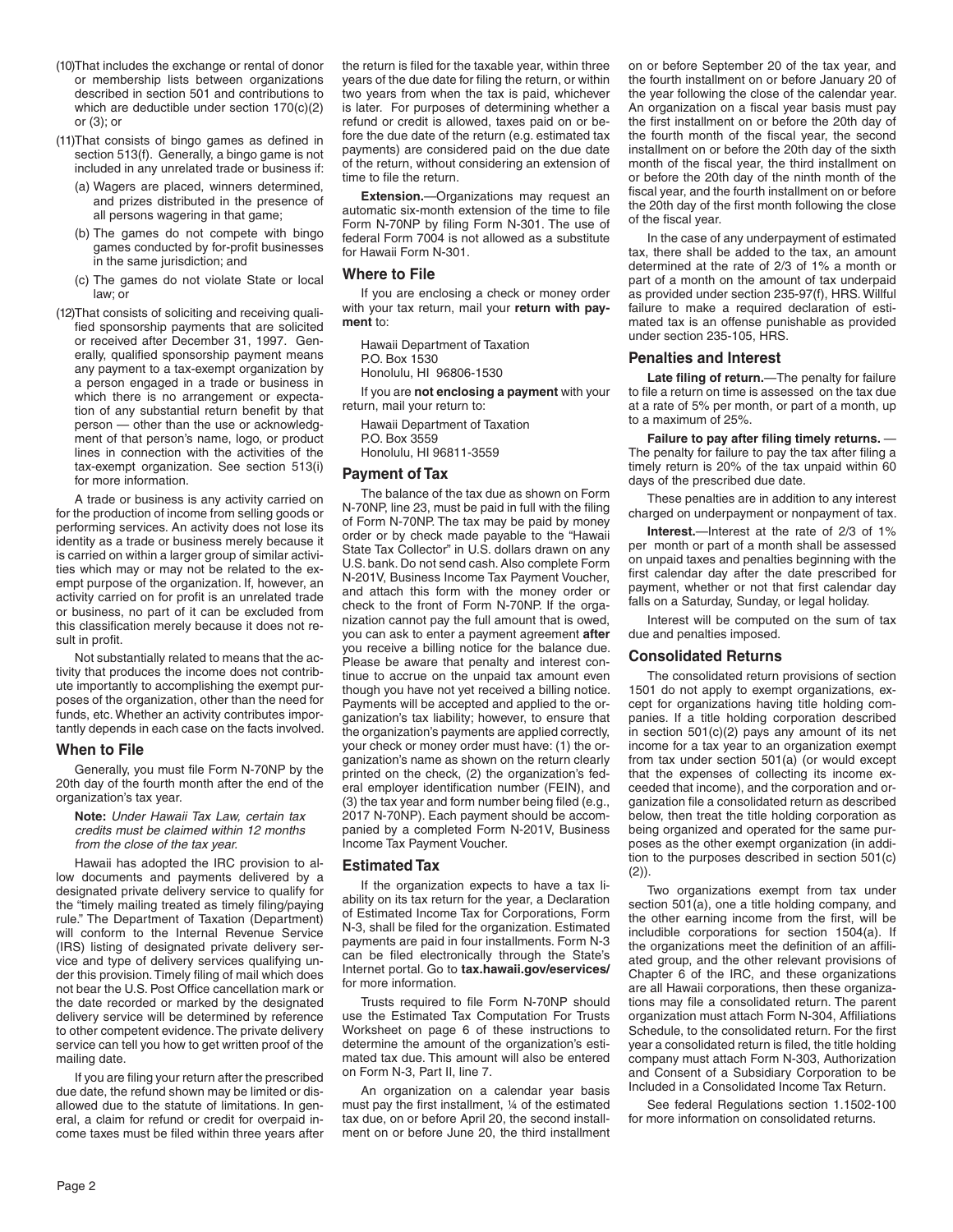# **Accounting Methods**

You must figure taxable income using the method of accounting regularly used in keeping the organization's books and records. The method used must clearly reflect income. See section 446.

Unless the law specifically permits, you may not change the method of accounting used to report income in earlier years (in whole or in part) without first getting consent on federal Form 3115, Application for Change in Accounting Method. If a change in accounting method is made, attach an approved copy of federal Form 3115 to the first return affected by such a change. If the change qualifies for an automatic change request on federal Form 3115, attach a copy of the Form 3115 filed with the IRS to the first Hawaii return affected by the change.

# **Rounding Off to Whole-Dollar Amounts**

The Department is requiring taxpayers to round off cents to the nearest whole dollar for all dollar entries on the tax return and schedules. To do so, drop amounts under 50 cents and increase amounts from 50 to 99 cents to the next dollar. For example: \$1.39 becomes \$1 and \$2.69 becomes \$3. If you have to add two or more amounts to figure the amount to enter on a line, schedule, or worksheet, you may choose to use one of two methods. Once a method of rounding is established, you must use the same method throughout the return. The first method is to include the cents when adding and round off only the total. The other method is to round off each entry. For example: You received two 1099-INT forms, one showing interest of \$50.55 and one showing interest of \$185.73. For rounding method 1, show your total interest as \$236  $($50.55 + $185.73 = $236.28$  rounded to \$236). For rounding method 2, show your total interest as \$237 (\$50.55 rounded to \$51 + \$185.73 rounded to  $$186 = $51 + $186 = $237$ ).

# **At-Risk Provisions**

For the rules limiting a loss to the amount atrisk for certain trade or business and production of income activities, see section 465.

# **Amended Return**

If the organization's return is filed and then it becomes necessary to make changes to income, deductions, or credits, file an amended return on Form N-70NP, using the form for the year you are amending. Check the AMENDED Return box at the top of page 1 of Form N-70NP to indicate that this is an amended return. Complete the amended return using corrected amounts through line 24, then go to line 26. Attach a completed Schedule AMD, Explanation of Changes on Amended Return, to the amended return. Also, attach all schedules, forms, and attachments required to file a complete return, including, but not limited to Schedule CR, even if such claim was made on the original return.

For returns amending an original return on which a payment was made or a refund was claimed, see the instructions for lines 26 and 27.

If the return is being amended to take a net operating loss (NOL) carryback deduction, also check the NOL Carryback box at the top of page 1 of Form N-70NP.

If you are filing an amended return due to an IRS adjustment, also check the IRS Adjustment box at the top of page 1 of Form N-70NP. See *Change in Federal Taxable Income*, below.

### **Change in Federal Taxable Income**

In general, a change to your federal return, whether it is made by you or by the IRS, must be reported to the State of Hawaii.

- (1) Section 235-101(b), HRS, requires a report (an amended return) to the Director of Taxation if the amount of IRC taxable Income is changed, corrected, adjusted, or recomputed as stated in (3).
- (2) This report must be made:
	- (a) Within 90 days after a change, correction, adjustment, or recomputation is finally determined.
	- (b) Within 90 days after an amended federal return is filed.
	- (c) At the time of filing the next income tax return, if earlier than set forth in (a) or (b).
- (3) A report within the time set out in (2) is required if:
	- (a) The amount of taxable income as returned to the United States is changed, corrected, or adjusted by an officer of the United States or other competent authority.
	- (b) A change in taxable income results from a renegotiation of a contract with the United States or a subcontract thereunder.
	- (c) A recomputation of the income tax imposed by the United States under the IRC results from any cause.
	- (d) An amended income tax return is made to the United States.
- (4) The report referred to above shall be in the form of an amended Hawaii income tax return.
- (5) The statutory period for the assessment of any deficiency or the determination of any refund attributable to the report shall not expire before the expiration of one year from the date the Department is notified by the taxpayer or the IRS, whichever is earlier, of such a report in writing. Before the expiration of this one year period, the Department and the taxpayer may agree in writing to the extension of this period. The period so agreed upon may be further extended by subsequent agreements in writing made before the expiration of the period previously agreed upon.

# **Specific Instructions**

**Period to be covered by 2017 Return.**—File your 2017 return for calendar year 2017 and fiscal years beginning in 2017. If the return is for a fiscal year, fill in the tax year space in the form heading. To change an accounting period, use federal Form 1128, Application for Change in Accounting Period.

### **Page 1, Form N-70NP**

**Change of Address Checkbox.**––If your mailing address has changed, you must notify the Department of the change by checking the Change of Address box. Failure to do so may prevent your address from being updated, any refund due to you from being delivered (the U.S. Postal Service is not permitted to forward your State refund check), and delay important notices or correspondence to you regarding your return. To notify the Department of your new address, you can also complete Form ITPS-COA, Change of Address Form, or log in to your Hawaii Tax Online account at **hitax. hawaii.gov**.

**Amended Return Checkbox.**––If you are amending a return previously filed, check the AMENDED Return box to indicate that this is an amended return.

**NOL Carryback Checkbox.**—If you are amending a return to take a deduction for an NOL carryback, check the NOL Carryback box in addition to the AMENDED Return box.

**IRS Adjustment Checkbox.**––If you are amending a return due to an IRS adjustment, check the IRS Adjustment box in addition to the AMENDED Return box.

**Name, Mailing Address, and Federal Employer Identification Number.**––The name and mailing address on Form N-70NP should be completely shown.

If the organization's mailing address is outside the United States or its possessions or territories, enter the information on the line for "City or town, State and Postal/ZIP code" in the following order: city, province or state, postal code, and the name of the country. Do not abbreviate the country name.

**Block A.**––Enter the organization's Federal Employer Identification Number (FEIN) in this block.

**Block B.**––Enter the applicable unrelated business activity code(s) that specifically describes the organization's unrelated business activity. If a specific activity code does not accurately describe the organization's activities, then choose a general code that best describes its activity. This is the same code that appears on the organization's federal Form 990-T. A list of these codes appears in the instructions for federal Form 990-T.

**Block C.**––Enter the organization's Hawaii Tax I.D. Number in this block.

**Block D.**—Check the appropriate box to indicate the organization's legal structure—i.e., corporation or charitable trust.

**Lines 1 - 3 and 5 - 7.**––Enter the appropriate figures from the organization's federal Form 990- T which must be attached to this return.

**Note:** The amount on line 6 may not equal the sum of lines 1 through 5.

**Line 4.**––If the organization has taxable net capital gain income, attach a copy of Hawaii Schedule D (Form N-30/N-70NP) if a corporation, or Hawaii Schedule D (Form N-40), if a trust. Enter the amount of capital gain net income from federal Form 990-T on line 4. If this amount is not the same as on Hawaii Schedule D (Form N-30/ N-70NP) or Hawaii Schedule D (Form N-40), include the federal amount in Part I, line 2 or Part II, line 2 and include the Hawaii amount in Part I, line 4 or Part II, line 4, respectively.

**Line 8.**––Enter on line 8 the difference of line 6 and line 7 (Line 6 minus line 7).

### **Tax Computations**

**Line 9.—Corporations.**––If you are a trust, skip to line 10 to figure your tax. If you are filing for an organization other than a trust, the corporate tax rates apply.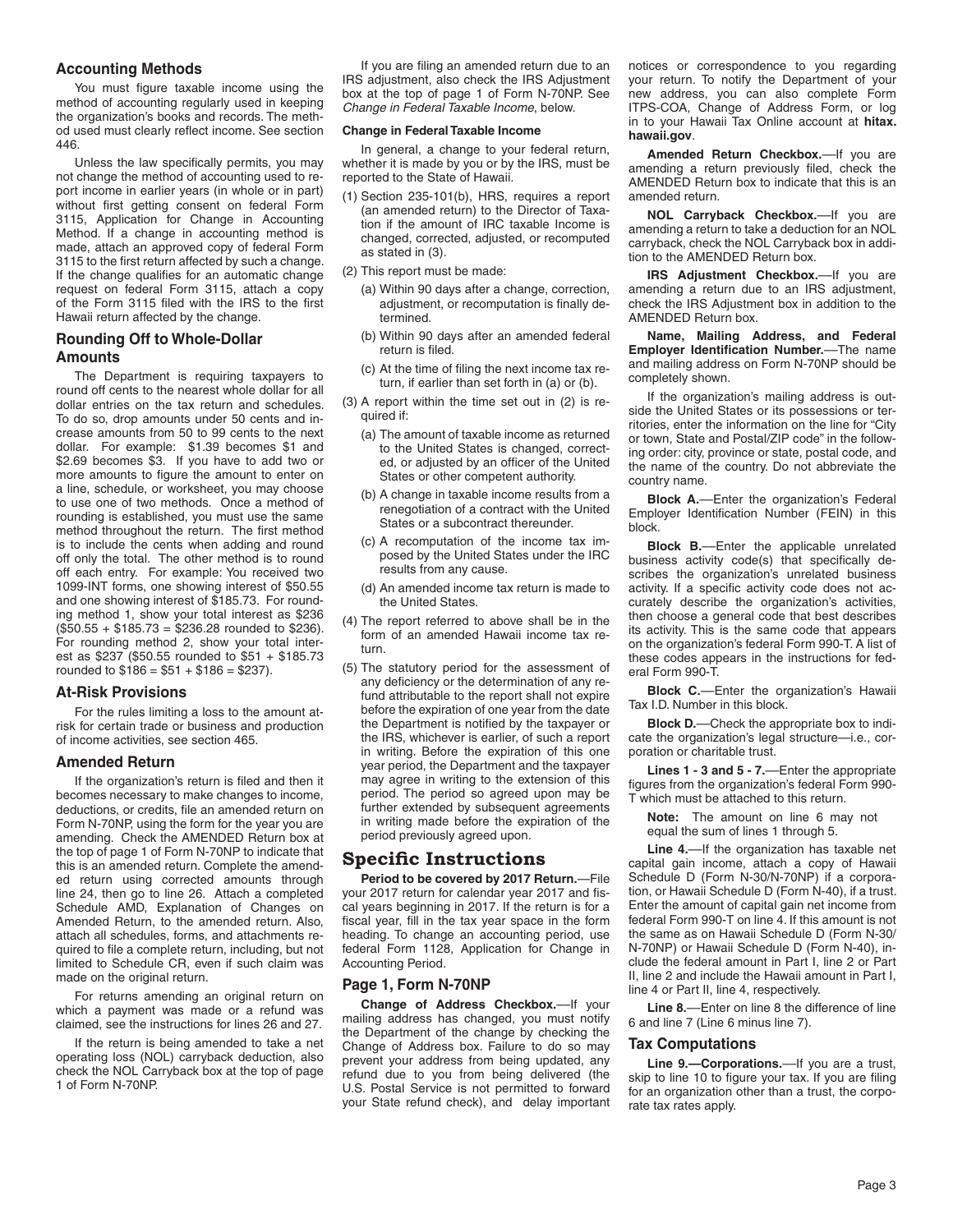If the corporation has no taxable net capital gains, the tax is computed using the following rates applied to the Hawaii unrelated business taxable income (Part I, line 5):

| Over—             | But not<br>Over-                    | Enter on<br>Line 9 | Of the<br>amount<br>Over- | Reduced<br>$bv$ — |
|-------------------|-------------------------------------|--------------------|---------------------------|-------------------|
| \$                | $0$ \$ 25,000                       | 4.4%               | \$.<br>0                  | S<br>O            |
| 25,000<br>100,000 | 100.000<br>$\overline{\phantom{m}}$ | 5.4%<br>6.4%       | 25,000<br>100.000         | 250<br>1,250      |

If the corporation has taxable net capital gains, the tax is the lesser of:

1. The tax computed using the above rates applied to the Hawaii total unrelated business taxable income (Part I, line 5); or

2. The sum of:

a. 4% of the taxable net capital gains; and

b. The tax computed on the Hawaii total unrelated business taxable income less taxable net capital gain using the above rates.

Complete Part I of the TAX COMPUTATION SCHEDULE on page 2 of the return.

Part I, line 2.-Other deductions.--Include on this line amounts deductible for Hawaii income tax purposes, but not deductible on the organization's federal return such as contributions to a group legal services plan.

If the organization claimed employment credits on its federal return for which wage expense was reduced pursuant to section 289C, include on this line the amount of the required reduction of wages.

Include in this line the amount from line 4 on page 1 if the federal amount of capital gain net income is not the same as the Hawaii amount from Schedule D (Form N-30/N-70NP or Form N-40).

For Hawaii tax purposes, taxable income does not include amounts received by a qualified high technology business as royalties and other income derived from patents, copyrights, and trade secrets owned by the qualified high technology business which were developed and arose out of a qualified high technology business. "Qualified high technology business" means a business conducting more than 50% of its activities in qualified research. "Qualified research" means (1) the same as in section 41(d); (2) the development and design of computer software for ultimate commercial sale, lease, license or to be otherwise marketed, for economic consideration. With respect to the software's development and design, the business shall have substantial control and retain substantial rights to the resulting intellectual property; (3) biotechnology; (4) performing arts products; (5) sensor and optic technologies; (6) ocean sciences; (7) astronomy; or (8) nonfossil fuel energy-related technology. All income earned and proceeds derived from stock options or stock, including stock issued through the exercise of stock options or warrants, from a qualified high technology business or from a holding company of a qualified high technology business by an employee, officer, or director of the qualified high technology business, or investor who qualified for the high technology business investment tax credit is excluded from income taxes. If the organization is a qualified high technology business and has included royalties and other income derived from patents and copyrights the organization owns in the income reported on line 1, these amounts should be included in the deductions shown on line 2 of Part I or Part II. These amounts should be identified by attaching a separate schedule or listing.

Attach a schedule noting type and amount of deductions to your Form N-70NP.

**Part I, line 4.— Hawaii additions to income.**––Include on this line the amount of any section 199 domestic activities production deduction and bonus depreciation included on the organization's federal return. Also include the section 179 deduction which exceeds \$25,000. Hawaii has not adopted these provisions.

Also include in this line the amount of capital gain net income from Schedule D (Form N-30/N-70NP or Form N-40) if the Hawaii amount is not the same as the federal amount from line 4 on page 1.

Attach a schedule noting type and amount to your Form N-70NP.

**Line 10.—Trusts.**––Trusts exempt under section 501(a) which otherwise would be subject to section 235-4, HRS, are taxed at trust rates as determined under section 235-51(d), HRS. This applies to employees' trusts that qualify under section 401(a).

If the trust has a calendar tax year and has no taxable net capital gains, the tax is computed using the Trusts' Tax Rate Schedule on page 6. If the trust has taxable net capital gains, see Part II of the TAX COMPUTATION SCHEDULE on page 2 of the return.

Complete Part II of the TAX COMPUTATION SCHEDULE on page 2 of the return.

**Part II, line 2.—Other deductions.**––See instructions for Part I, line 2.

**Part II, line 4.—Hawaii additions to income.** ––See instructions for Part I, line 4.

**Line 11.—Recapture of Capital Goods Excise Tax Credit.**—If property for which a credit has been taken ceases to be eligible property or is disposed of, recapture of all or part of the credit received may be necessary. See the instructions for Form N-312, Part II for more information. Enter the amount of any credit recapture on line 11.

**Line 12.—Recapture of Low-Income Housing Tax Credit.**––Enter on this line any recapture of the Low-Income Housing Tax Credit from Form N-586, Part III.

**Line 13.––Recapture of Tax Credit for Flood Victims.**––Enter on this line any recapture of the Tax Credit for Flood Victims from Form N-338.

**Line 14.––Recapture of Important Agricultural Land Qualified Agricultural Cost Tax Credit.**––Enter on this line any recapture of the Important Agricultural Land Qualified Agricultural Cost Tax Credit from Form N-344.

**Line 15.––Recapture of Capital Infrastructure Tax Credit.**––Enter on this line any recapture of the Capital Infrastructure Tax Credit from Form N-348, Part IV.

**Line 17.—Total refundable credits from Schedule CR.**—If you are claiming any refundable tax credits, you must use Schedule CR, Schedule of Tax Credits, to summarize the total refundable credits claimed. Complete Part II of Schedule CR, and enter the amount from Schedule CR, line 26, on line 17. Attach Schedule CR to your Form N-70NP. Descriptions of the refundable credits follow.

#### **Capital Goods Excise Tax Credit**

A 4% credit is available to Hawaii businesses on qualifying business property acquired and placed in service during the taxable year. See Tax Information Release No. 2001-4 and Form N-312 for more information.

**To claim this credit.** Complete Form N-312 and Schedule CR and attach them to your return.

**Deadline for claiming this credit.** The deadline to claim the credit, including amended claims, is 12 months after the close of your taxable year.

#### **Fuel Tax Credit for Commercial Fishers**

Each principal operator of a commercial fishing vessel may claim an income tax credit against the corporate income tax for the year for certain fuel taxes paid during the year. The tax credit shall be an amount equal to the fuel taxes imposed under section 243-4(a), HRS, and paid by the principal operator during the year. Refer to Form N-163 for further information.

**To claim this credit.** Complete Form N-163 and Schedule CR and attach them to your return.

**Deadline for claiming this credit.** The deadline to claim the credit, including amended claims, is 12 months after the close of your taxable year.

#### **Tax Credit for Research Activities**

**Note:** *The federal credit for increasing research activities must be claimed in order to claim the state tax credit for research activities.*

For taxable years from 2013 to 2019, each qualified high technology business subject to Hawaii's income tax can claim an income tax credit for qualified research activities equal to the credit for research activities provided by section 41, provided that, in order to qualify for this tax credit, the qualified high technology business shall also claim a federal tax credit for the same qualified research activities under section 41. Research expenses must be certified in order to claim the credit. See Form N-346 and Form N-346A for details.

**To claim this credit.** Complete Form N-346 and Schedule CR and attach them to your return. Form N-346A, which must be certified, and your federal Form 6765 also must be attached to your return.

**Deadline for claiming this credit.** The deadline to claim the credit, including amended claims, is 12 months after the close of your taxable year.

#### **Ethanol Facility Tax Credit**

A refundable credit for investment in a qualifying ethanol production facility. Subject to qualifications and limitations. Refer to Form N-324 for further information.

**To claim this credit.** Complete Form N-324 and Schedule CR and attach them to your return.

**Deadline for claiming this credit.** The deadline to claim the credit, including amended claims, is 12 months after the close of your taxable year.

#### **Motion Picture, Digital Media, and Film Production Income Tax Credit**

For taxable years from 2013 to 2025, a taxpayer may claim an income tax credit of (1) 20% of the qualified production costs incurred by a qualified production in the City and County of Honolulu, and (2) 25% of the qualified production costs incurred by a qualified production in Kauai, Maui, or Hawaii county. The total tax credits claimed per qualified production shall not exceed \$15,000,000. See Form N-340 for more information.

**To claim this credit.** Complete Form N-340 and Schedule CR and attach them to your return.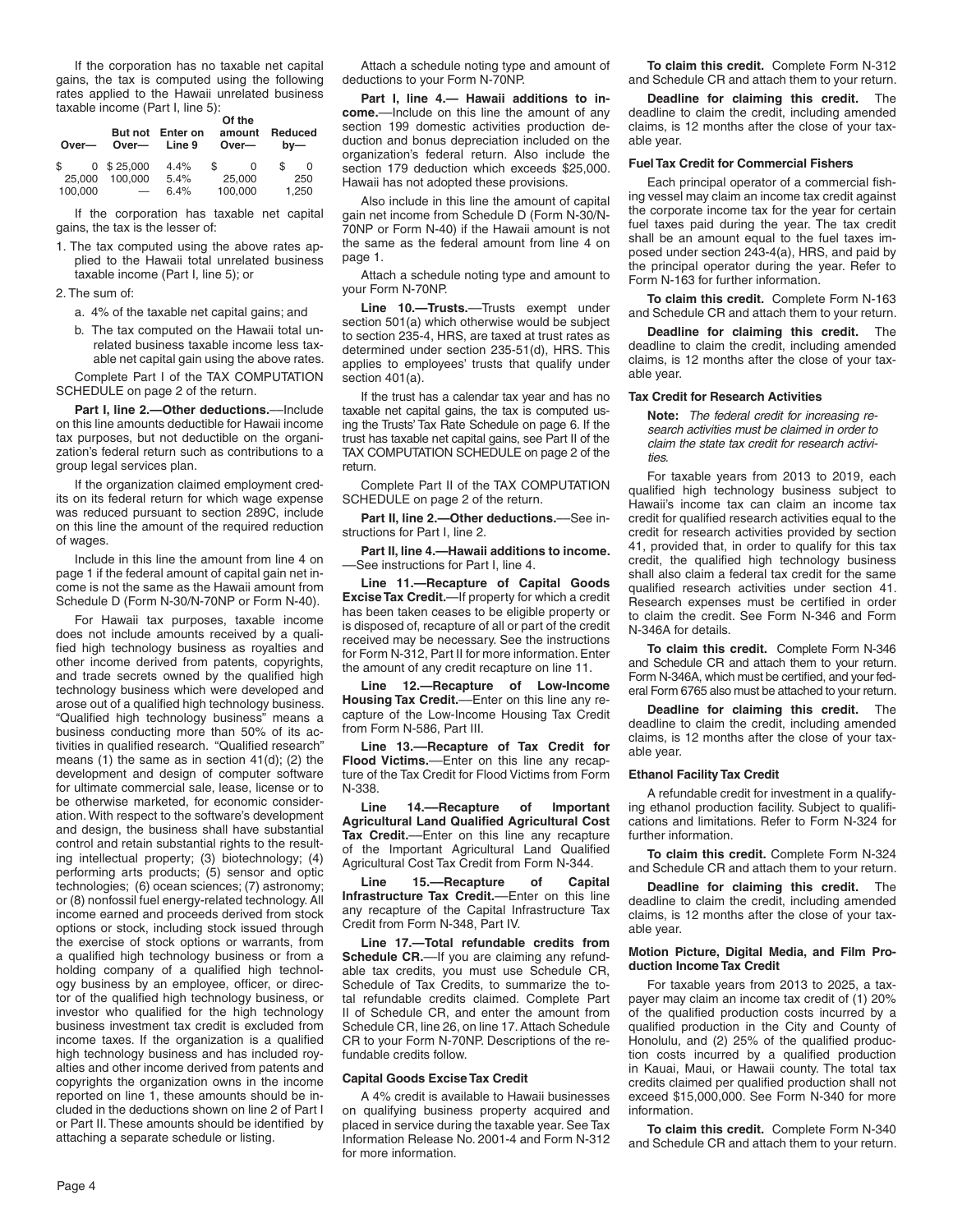**Deadline for claiming this credit.** The deadline to claim the credit, including amended claims, is 12 months after the close of your taxable year.

#### **Refundable Renewable Energy Technologies Income Tax Credit (For Systems Installed and Placed in Service on or After July 1, 2009)**

A taxpayer may claim the tax credit as nonrefundable or refundable. For solar energy systems, a taxpayer may claim the tax credit as refundable by reducing the eligible credit amount by 30%. For wind-powered energy systems, only individual taxpayers meeting certain qualifications may claim the credit as refundable. Once an election is made to treat the tax credit as refundable, the election cannot be revoked. An amended return cannot be filed to change the tax credit from refundable to nonrefundable. See the discussion for the Nonrefundable Renewable Energy Technologies Income Tax Credit (For Systems Installed and Placed in Service on or After July 1, 2009) for more information. If the organization has unused renewable energy technologies income tax credits for systems installed prior to July 1, 2009, see Form N-323, Carryover of Tax Credits.

**To claim this credit.** Complete Form N-342 and Schedule CR and attach them to your return.

**Deadline for claiming this credit.** The deadline to claim the credit, including amended claims, is 12 months after the close of your taxable year.

#### **Important Agricultural Land Qualified Agricultural Cost Tax Credit**

If the organization is claiming the important agricultural land qualified agricultural cost tax credit, see Form N-344 for more information.

**To claim this credit.** Complete Form N-344 and Schedule CR and attach them to your return.

**Deadline for claiming this credit.** The deadline to claim the credit, including amended claims, is 12 months after the close of your taxable year.

#### **Credit From a Regulated Investment Company**

A shareholder of a regulated investment company is allowed a credit for the tax paid to the State by the company on the amount of capital gains which by section 852(b)(3)(D) is required to be included in the shareholder's return. The regulated investment company will notify you of the undistributed capital gains amount and the tax paid, if any. If this credit applies to you, include the amount on Schedule CR, line 25b, and attach an explanation.

**Line 18.—**Line 16 minus line 17. If line 18 is less than zero, place a minus sign, "-", before this amount.

If line 18 is zero or less, the nonrefundable credits may not be used. Even if you are not able to use the nonrefundable credits, complete forms for any tax credits you qualify for and attach the forms to your Form N-70NP. If the forms are not attached, no claim for the tax credit has been made, and you will lose the carryover of your unused tax credits.

**Line 19.—Total nonrefundable credits from Schedule CR.**––*If line 18 is zero or less, no nonrefundable tax credit may be used. Enter zero on line 19.* If you are claiming any nonrefundable tax credits, you must use Schedule CR, Schedule of Tax Credits, to summarize the total nonrefundable tax credits claimed. Complete Part I of Schedule CR, and enter the amount

from Schedule CR, line 18, on line 19. Attach Schedule CR to your Form N-70NP. Descriptions of the nonrefundable credits follow.

#### **Credit allowed for taxes paid to a state or foreign country by a resident trust**

If a resident trust derived income from sources without Hawaii and paid a net income tax to a state or foreign country, a credit may be claimed against the Hawaii income tax. A credit is allowable against the Hawaii income tax only if the tax paid to a state or foreign country was based on net income of the same taxable year and only if the income taxed by the state or foreign country was derived from sources without Hawaii. Intangible personal property of a resident trust has a situs within Hawaii, therefore, income from such property is derived from within and not from without Hawaii and no credit may be allowed for taxes paid to a state or foreign country based on such income. (However, in the rare case of a separate business situs there may be an exception to this rule.) If any taxes paid are at any time refunded, the Hawaii State Tax Collector must be notified promptly of such refund. The Hawaii Income Tax Law allows no credit to a nonresident trust for the taxes paid to a state or foreign country. Limitations of credit—see HAR §18-235-55.

**To claim this credit.** Complete Schedule CR and attach it to your return. A copy of the return filed with the state or foreign country and a receipt or other evidence to substantiate payment of the tax also must be attached to your return.

#### **Carryover of the Credit for Energy Conservation**

The energy conservation tax credit expired on June 30, 2003. This credit may be claimed only if the organization has a carryover of the credit from a prior year. For more information, see Form N-323, Carryover of Tax Credits.

**To claim the carryover of this credit.** Complete Form N-323 and Schedule CR and attach them to your return.

See the discussion for the Nonrefundable Renewable Energy Technologies Income Tax Credit (For Systems Installed and Place in Service on or After July 1, 2009) below for the credit available for current system installations.

#### **Enterprise Zone Tax Credit**

A qualified enterprise zone business is eligible to claim a credit for a percentage of taxes due the State attributable to the conduct of business within a zone and a percentage of the amount of unemployment insurance premiums paid based on the payroll of employees employed at the business firm establishments in the same zone. The applicable percentage is 80% the first year; 70% the second year; 60% the third year; 50% the fourth year; 40% the fifth year; 30% the sixth year; and 20% the seventh year. This credit is not refundable and any unused credit may NOT be carried forward.

**To claim this credit.** Complete Form N-756 and Schedule CR and attach them to your return.

## **Low-Income Housing Tax Credit**

Hawaii's low-income housing tax credit is equal to 50% of the federal credit. Contact the Hawaii Housing Finance and Development Corporation for qualifying requirements and further information.

**To claim this credit.** Complete Form N-586 and Schedule CR and attach them to your return.

**Deadline for claiming this credit.** The deadline to claim the credit, including amended claims, is 12 months after the close of your taxable year.

#### **Credit for Employment of Vocational Rehabilitation Referrals**

The amount of the tax credit for the taxable year shall be equal to 20% of the qualified firstyear wages for that year. The amount of the qualified first-year wages which may be taken into account with respect to any individual shall not exceed \$6,000.

The credit allowed shall be claimed against net income tax liability for the taxable year. A tax credit which exceeds the taxpayer's income tax liability may be used as a credit against the taxpayer's income tax liability in subsequent years until exhausted.

**To claim this credit.** Complete Form N-884 and Schedule CR and attach them to your return.

**Deadline for claiming this credit.** The deadline to claim the credit, including amended claims, is 12 months after the close of your taxable year.

#### **Carryover of the High Technology Business Investment Tax Credit**

The high technology business investment tax credit expired on December 31, 2010. This credit may be claimed only if the organization has a carryover of the credit from a prior year. For more information, see Form N-323, Carryover of Tax Credits.

**To claim the carryover of this credit.** Complete Form N-323 and Schedule CR and attach them to your return.

#### **Carryover of the Individual Development Account Contribution Tax Credit**

The individual development account contribution tax credit is not available for taxable years beginning after December 31, 2004. The credit may be claimed only if the organization has a carryover of the tax credit from a prior year.

**To claim the carryover of this credit.** Complete Form N-323 and Schedule CR and attach them to your return.

#### **Carryover of the Technology Infrastructure Renovation Tax Credit**

This credit may be claimed only if the organization has a carryover of the credit from a prior year.

**To claim the carryover of this credit.** Complete Form N-323 and Schedule CR and attach them to your return.

#### **Credit for School Repair and Maintenance**

A credit is allowed to licensed contractors, pest control operators, and professional engineers, architects, surveyors and landscape architects who are subject to Hawaii's income tax for contributions of in-kind services for the repair and maintenance of public schools. The credit shall be an amount equal to 10% of the value of the services contributed. Certain other limitations and restrictions apply.

The credit allowed shall be claimed against net income tax liability for the taxable year. A tax credit which exceeds the taxpayer's income tax liability may be used as a credit against the taxpayer's income tax liability in subsequent years until exhausted.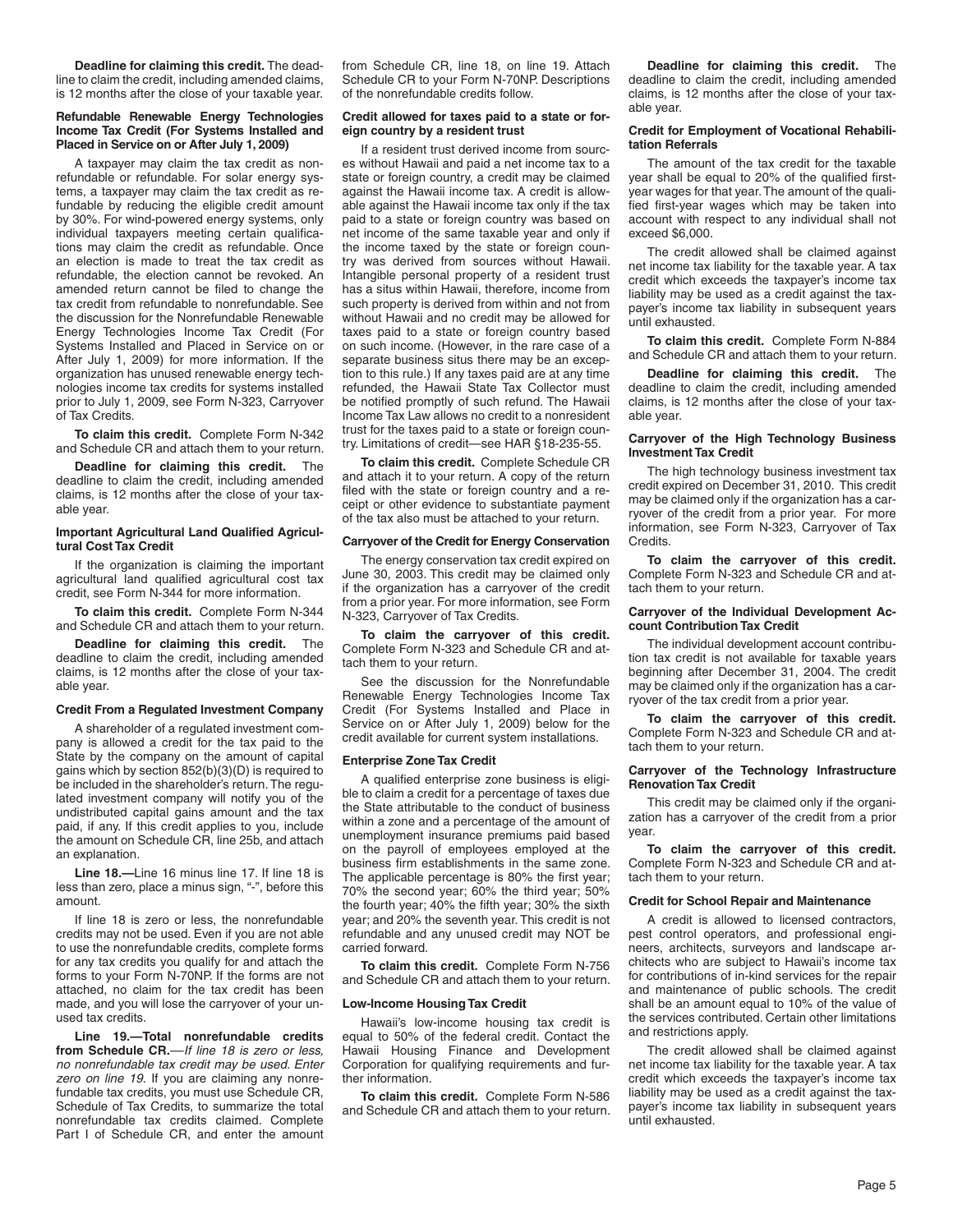**To claim this credit.** Complete Form N-330 and Schedule CR and attach them to your return.

**Deadline for claiming this credit.** The deadline to claim the credit, including amended claims, is 12 months after the close of your taxable year.

#### **Carryover of the Hotel Construction and Remodeling Tax Credit**

This credit may be claimed only if the organization has a carryover of the credit from a prior year.

**To claim the carryover of this credit.** Complete Form N-323 and Schedule CR and attach them to your return.

### **Carryover of the Residential Construction and Remodeling Tax Credit**

This credit may be claimed only if the organization has a carryover of the tax credit from a prior year. See Tax Information Release No. 2002-3 and Form N-323 for more information.

**To claim the carryover of this credit.** Complete Form N-323 and Schedule CR and attach them to your return.

#### **Nonrefundable Renewable Energy Technologies Income Tax Credit (For Systems Installed and Placed in Service on or After July 1, 2009)**

Each taxpayer who files a Form N-70NP for 2017 may claim a tax credit for an eligible renewable energy technology system installed and placed in service in Hawaii during the tax year. You may claim the credit as nonrefundable or refundable. A nonrefundable credit means your credit will be applied towards the amount of income tax you owe. If your nonrefundable credit is greater than the amount of income tax that you owe, then you may carryover the remaining credit and apply it towards next year's income tax. You may continue to carryover the credit until it is used up.

#### Total Output Capacity

A system classified under "other solar energy system," such as a photovoltaic system, must meet the total output capacity requirement for the credit, unless an exception applies.

The total output capacity requirements are:

- Single-family residential property -5 kilowatts per system
- Multi-family residential property –– 0.360 kilowatts per unit per system
- Commercial property –– 1,000 kilowatts per system

For more information, see Form N-342 and its instructions, and Tax Information Release (TIR) No. 2007-02, *Relating to the Renewable Energy Technologies Income Tax Credit*, TIR No. 2010- 10, *Common Income Tax & General Excise Tax Issues Associated with the Renewable Energy Technologies Income Tax Credit, HRS §235-12.5*, and TIR No. 2012-01, *Temporary Administrative Rules Relating to the Renewable Energy Technologies Income Tax Credit*.

**To claim this credit.** Complete Form N-342 and Schedule CR and attach them to your return.

**Deadline for claiming this credit.** The deadline to claim the credit, including amended claims, is 12 months after the close of your taxable year.

#### **Capital Infrastructure Tax Credit**

For taxable years from 2014 to 2019, each taxpayer who is a qualified infrastructure tenant subject to Hawaii's income tax can claim a nonrefundable income tax credit for the taxable year in which the capital infrastructure costs were paid or incurred. The tax credit is the lesser of 50% of the capital infrastructure costs paid or incurred by the qualified infrastructure tenant during the taxable year or \$2,500,000.

The credit allowed shall be claimed against net income tax liability for the taxable year. A tax credit which exceeds the taxpayer's income tax liability may be used as a credit against the taxpayer's income tax liability in subsequent years until exhausted.

**To claim this credit.** Complete Form N-348 and Schedule CR and attach them to your return.

**Deadline for claiming this credit.** The deadline to claim the credit, including amended claims, is 12 months after the close of your taxable year.

### **Cesspool Upgrade, Conversion, or Connection Income Tax Credit**

A credit is allowable for the costs to upgrade or convert a qualified cesspool into a septic system or an aerobic treatment unit system, or to connect a qualified cesspool to a sewer system, effective for taxable years beginning after December 31, 2015. The credit will not be available for taxable years beginning after December 31, 2020.

The tax credit is equal to the qualified expenses of the taxpayer, up to a maximum of (1) \$10,000 per cesspool, or (2) \$10,000 per residential dwelling connected to a residential large capacity cesspool.

**To claim this credit.** Complete Form N-350 and Schedule CR and attach them to your return.

**Deadline for claiming this credit.** The deadline to claim the credit, including amended claims, is 12 months after the close of your taxable year.

#### **Renewable Fuels Production Tax Credit**

For taxable years 2017 to 2021, each taxpayer producing renewable fuels that completes and files an independent, third-party-certified statement with DBEDT may claim a nonrefundable renewable fuels production tax credit.

The tax credit is the lesser of 20 cents per 76,000 British thermal units of renewable fuels using the lower heating value sold for distribution in Hawaii or \$3,000,000 per taxable year. The taxpayer's production of renewable fuels cannot be less than 15 billion British thermal units of renewable fuels per year.

**To claim this credit.** Complete Form N-352 and Schedule CR and attach them to your return.

**Deadline for claiming this credit.** The deadline to claim the credit, including amended claims, is 12 months after the close of your taxable year.

#### **Organic Foods Production Tax Credit**

For taxable years 2017 to 2021, each taxpayer with qualified expenses associated with the production or handling of organic foods may claim a nonrefundable organic foods production tax credit.

The tax credit is equal to the qualified expenses of the taxpayer, which must be certified by the Department of Agriculture, up to \$50,000.

**To claim this credit.** Complete Form N-354 and Schedule CR and attach them to your return.

**Deadline for claiming this credit.** The deadline to claim the credit, including amended claims, is 12 months after the close of your taxable year.

**Line 20.—**Line 18 minus line 19. If line 18 is zero or less, enter on this line the amount from line 18.

**Line 21(b).—Estimated Tax Payment.**— Enter the total estimated tax payments made for the tax year with Form N-3, Declaration of Estimated Income Tax for Corporations. Trusts must also use Form N-3, but should use the Estimated Tax Computation For Trusts Worksheet on page 6 of these instructions to determine the amount to enter on Form N-3, Part II, line 7.

**Line 21(c).—Tax Paid With Automatic Extension of Time.**—Enter the tax paid with Form N-301, Application for Automatic Extension of Time to File Hawaii Return For a Corporation, Partnership, Trust, or REMIC.

**Line 22.—Estimated Tax Penalty.**—An organization or a trust that fails to make estimated tax payments when due may be subject to an underpayment penalty for the period of underpayment. Form N-220, Underpayment of Estimated Tax by Corporations, is used to figure the amount of the penalty. Attach Form N-220 to the organization's return.

**Line 23.—Tax Due.**—The tax due must be paid in full when the return is filed. Attach your check or money order for the full amount payable to the "HAWAII STATE TAX COLLECTOR" in U.S. dollars drawn on any U.S. bank. Write your FEIN and the words "2017 Form N-70NP" on it. **Do not send cash.**

Also complete Form N-201V, Business Income Tax Payment Voucher, and attach this form with your check to the front of Form N-70NP.

If the organization cannot pay the full amount that is owed, you can ask to enter a payment agreement **after** you receive a billing notice for the balance due. Please be aware that penalty and interest continue to accrue on the unpaid tax amount even though you have not yet received a billing notice. Payments will be accepted and applied to the organization's tax liability; however, to ensure that the organization's payments are applied correctly, your check or money order must have: (1) the organization's name as shown on the return clearly printed on the check, (2) the organization's FEIN, and (3) the tax year and form number being filed (ex. 2017 N-70NP).

**Line 24.—Overpayment.**—If the amount on line 21(d) is larger than the total of lines 20 and 22, subtract this total from line 21(d) and enter the difference on line 24. This is the amount overpaid.

### **Amended Return**

Complete the organization's amended return through line 24, using corrected amounts, then go to line 26. Attach a completed Schedule AMD, Explanation of Changes on Amended Return, to the amended return. Also, attach all schedules, forms, and attachments required to file a complete return, including, but not limited to Schedule CR, even if such claim was made on the original return.

**Line 26.—Amount paid (overpaid) on original return.**—Enter on line 26 the amount paid on the organization's original return (from line 23 of the **original** return) or the amount overpaid (from line 24 of the **original** return). If you have an overpayment, place a minus sign, "-", before the overpayment amount.